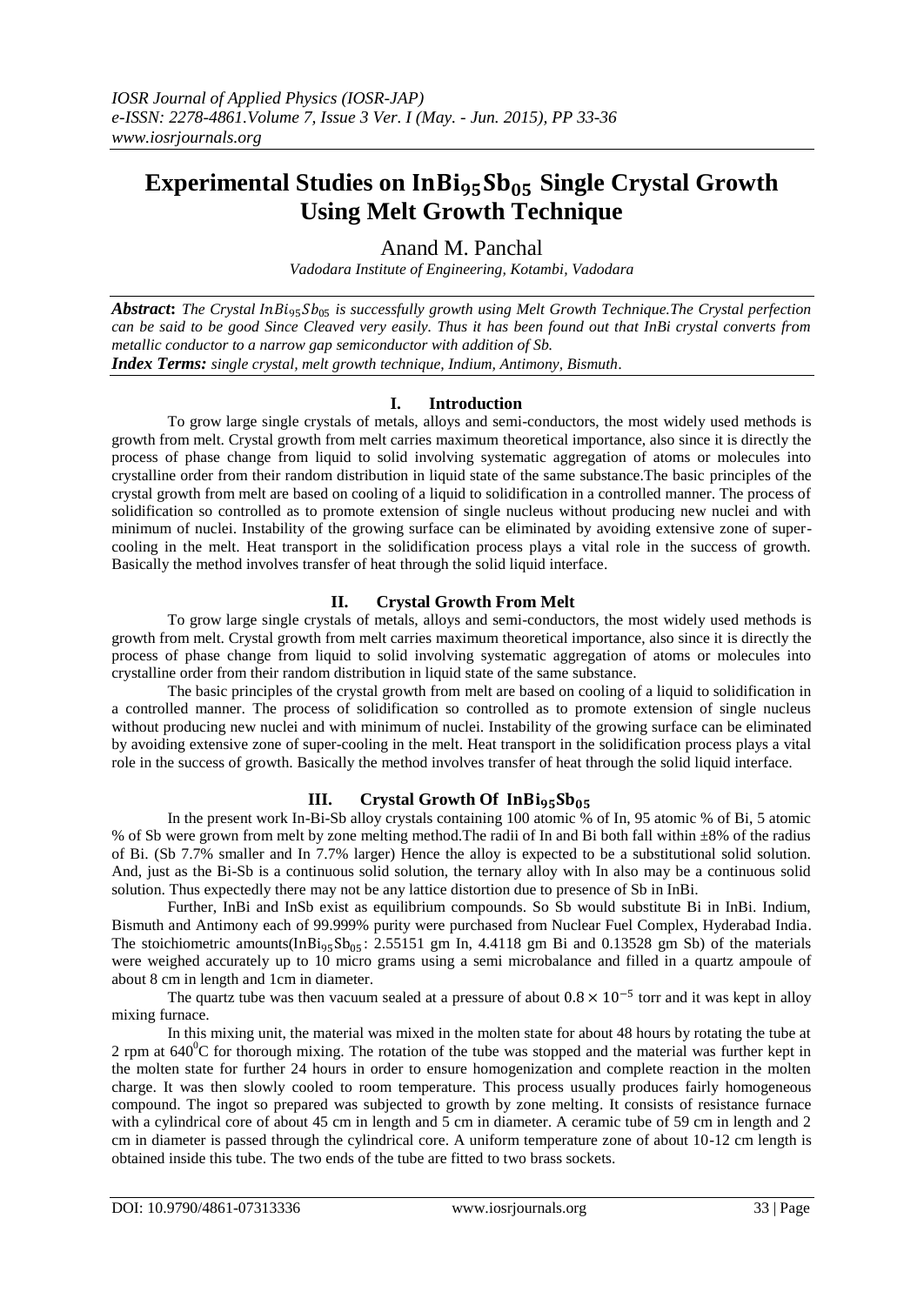The sockets are pivoted on frictionless bearing for smooth motion without wobbling. The tube is rotated at 2 r.p.m. by an electrical motor. The ampoule containing the charge therefore is subjected to a rocking motion which would have stirring effect on the molten charge.

#### **IV. Zone Melting Method**

The apparatus consists of a long quartz tube about 103 cm in length and 2.5 cm in diameter. A ring or zone furnace is mounted on a trolley and the tube is passed through the furnace and clamped as its two ends. The motion of the furnace on trolley is controlled by a gear mechanism connected with a 0.5 H.P. Motor which moves the furnace at the rate of 0.6 cm/Hour. The vacuum sealed quartz tube containing the charge was then kept inside the long quartz tube. At a maximum temperature of640℃ in the furnace, an appropriate temperature gradient, viz, of about is obtainable at both the solid-liquid interfaces using this furnace. The 5 alternate pass of the furnace was given to the quartz ampoule.



Temperature gradient is 24℃/cm on one solid-liquid interface and 30℃/cm at the other interface. Molten-Zone length was 4-5 mm.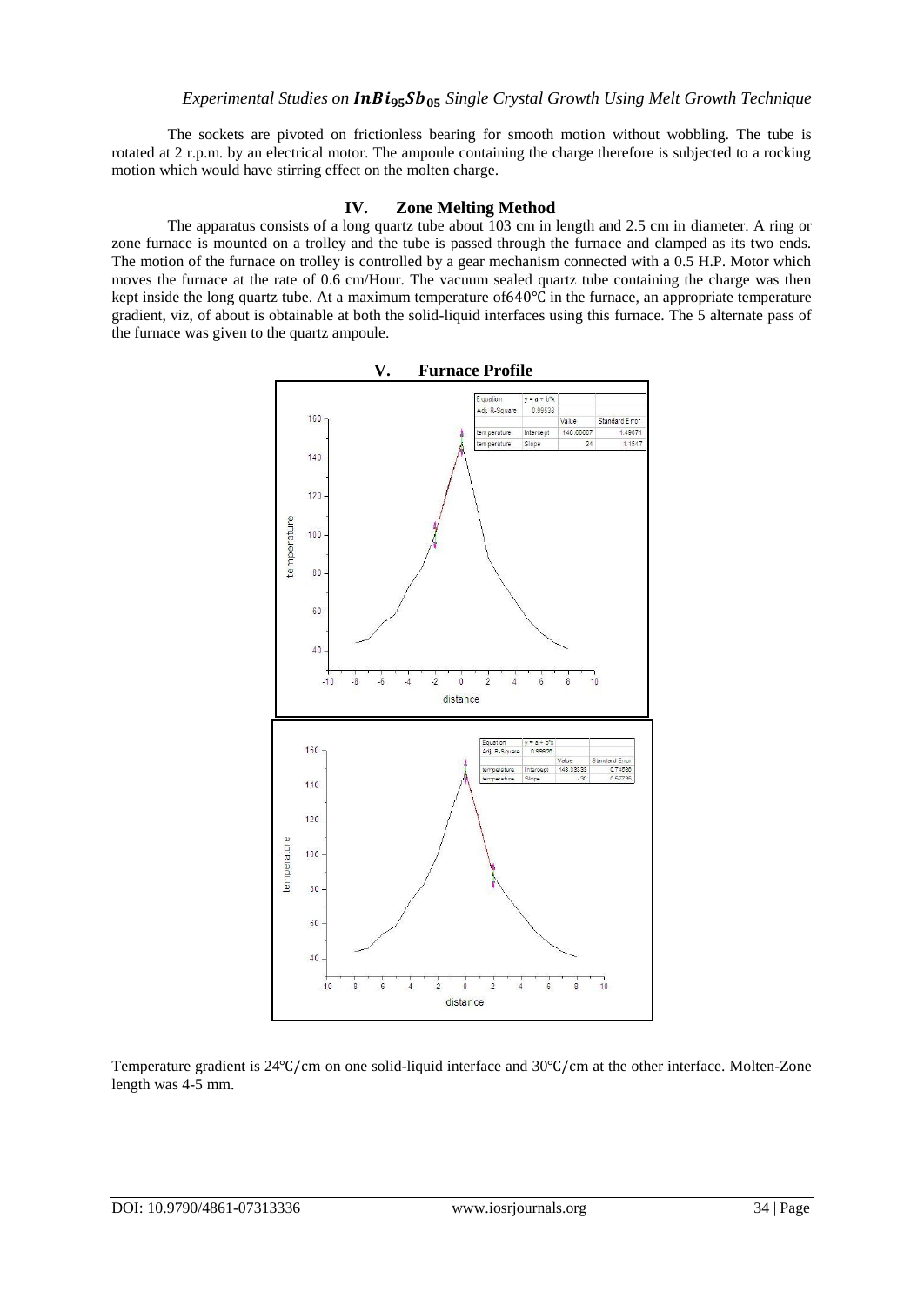## **VI. single crystalline character of the crystals thus grown was asserted by Cleavage test as shown in photograph 1 and 2.**



**Single crystal grown during the project work**

**Photograph: 2**